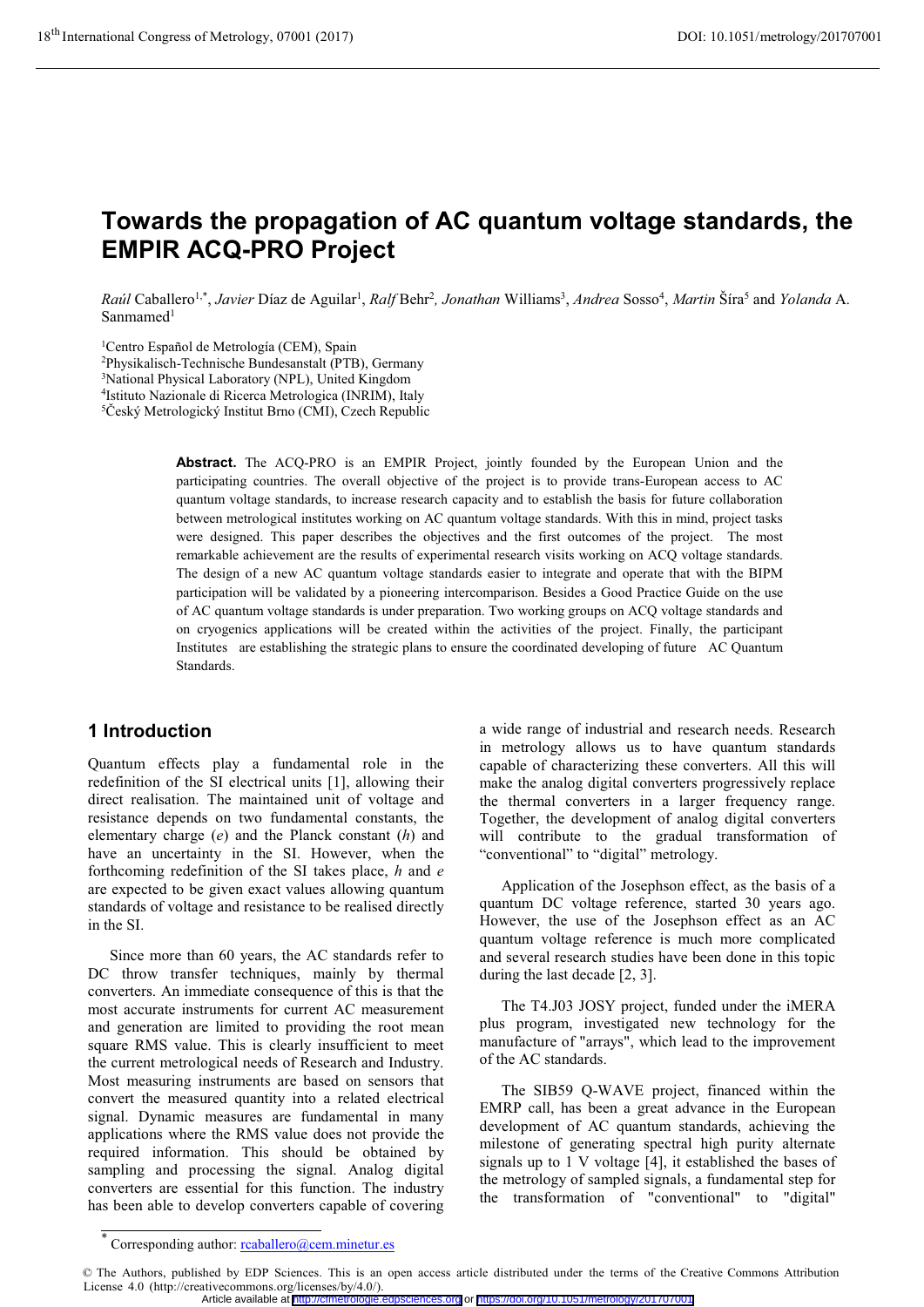metrology. As support for these standards, a great deal of work has been developed in the evaluation of algorithms for the treatment of the signal and for the calculation of uncertainties. An analog digital converter has been designed that will be fundamental to transfer the traceability of the ac quantum standards to the next levels of the traceability chain. This project, in turn has been a great advance in the investigation of the use of photodiodes to increase the number of "arrays" in parallel that can be illuminated with radiofrequency pulses, the main limitation of the pulsed systems.

However, this improvement in AC quantum standards [5, 6], these systems are complicated to construct and to operate [7]. As a consequence, only a few NMIs in Europe have the capability to operate and conduct research in this technical area.

This paper describes the objectives, activities and early results of the EMPIR Project ACQ-PRO, jointly founded by the European Union and the participating countries. The overall objective of the project is to provide trans-European access to AC quantum voltage standards, to increase research capacity and to establish the basis for future collaboration between metrological institutes working on AC quantum voltage standards. A new simplified AC quantum voltage design to cover the most demanding applications is presented.

# 2 Lifetime and partners

The RPT Towards the propagation of AC Quantum Voltage Standards is an EMPIR project selected in the 2014 Research Potential call. As a research capability project it is focused on the development of the scientific and technical research capability of several NMIs in the topics of AC quantum voltage standards.

The lifetime of the Project is 36 months starting in June 2015.

There are 13 partners involved in the Project (BEV-PTP (Austria), CEM (Spain), CMI (Czech Republic), FCT-UNL (Portugal) , FER (Croatia), GUM (Poland), INRIM (Italy), IPQ (Portugal) , JV (Norway), NPL (United Kingdom), PTB (Germany), SIQ (Slovenia), TUBITAK (Turkey)) and 2 collaborators (BIPM (Bureau International Weights and Measurements) and SUPRACON (Germany)).

# 3 Scientific and technical objectives

The overall objective of the project is to develop the European measurement and research capacity by providing European NMIs and DIs the access to AC quantum voltage references, therefore contributing to spread the capacity to countries or regions in Europe where access to these facilities is currently limited. The project will also establish the basis for the future collaboration between metrological institutes working on AC quantum voltage standards. This will allow the European NMIs to provide direct traceability to the future definition of the SI, to improve their CMCs to the quantum level and to build a research capacity with European dimension.

The specific scientific and technological objectives of the project, according its protocol, are:

- 1. To transfer experience and expertise in different specific technologies to enable the integration, operation and modification of AC quantum voltage standards. The purpose is not only to provide the infrastructure but also the capacity to improve the measurement technology through continuing research and development.
- 2. To design a new practical AC quantum voltage infrastructure accessible to all NMIs, which is easy to implement and operate, maintaining the potential research capacity.
- 3. To produce a Good Practice Guide on the use of AC quantum voltage standards describing the use of AC quantum standards and including guidance on development and validation of measurement methods.
- 4. To establish the basis for future cooperation between European NMIs working on AC quantum voltage standards research and the further propagation of their use (e.g. working group, web pages, training courses).
- 5. To create an individual strategy for the longterm development of the research capability in AC quantum voltage metrology for each partner developing capability in project. This will include a strategy for offering calibration services from the established facilities to their own country and neighbouring countries.

# 4 Results and achievements so far

# 4.1. Research visits

During the first two years of the project, and to address the first objective, several research visits were carried out at the NPL and PTB. Some institutes are still analysing the data from these visits to present the results in the near future. These are some of the topics of these researches:

#### 4.1.1 Evaluation on the gain dependence with in frequency and aperture time of ADCs

Frequency response and stability of Anolog–to–Digital Converters (ADC) using the Josephson Arbitrary Waveform Synthesizer (JAWS) and the Programmable Josephson Voltage Standard (PJVS) were carried out and both methods were compared. This characterization will significantly improve the AC metrological application of the ADC.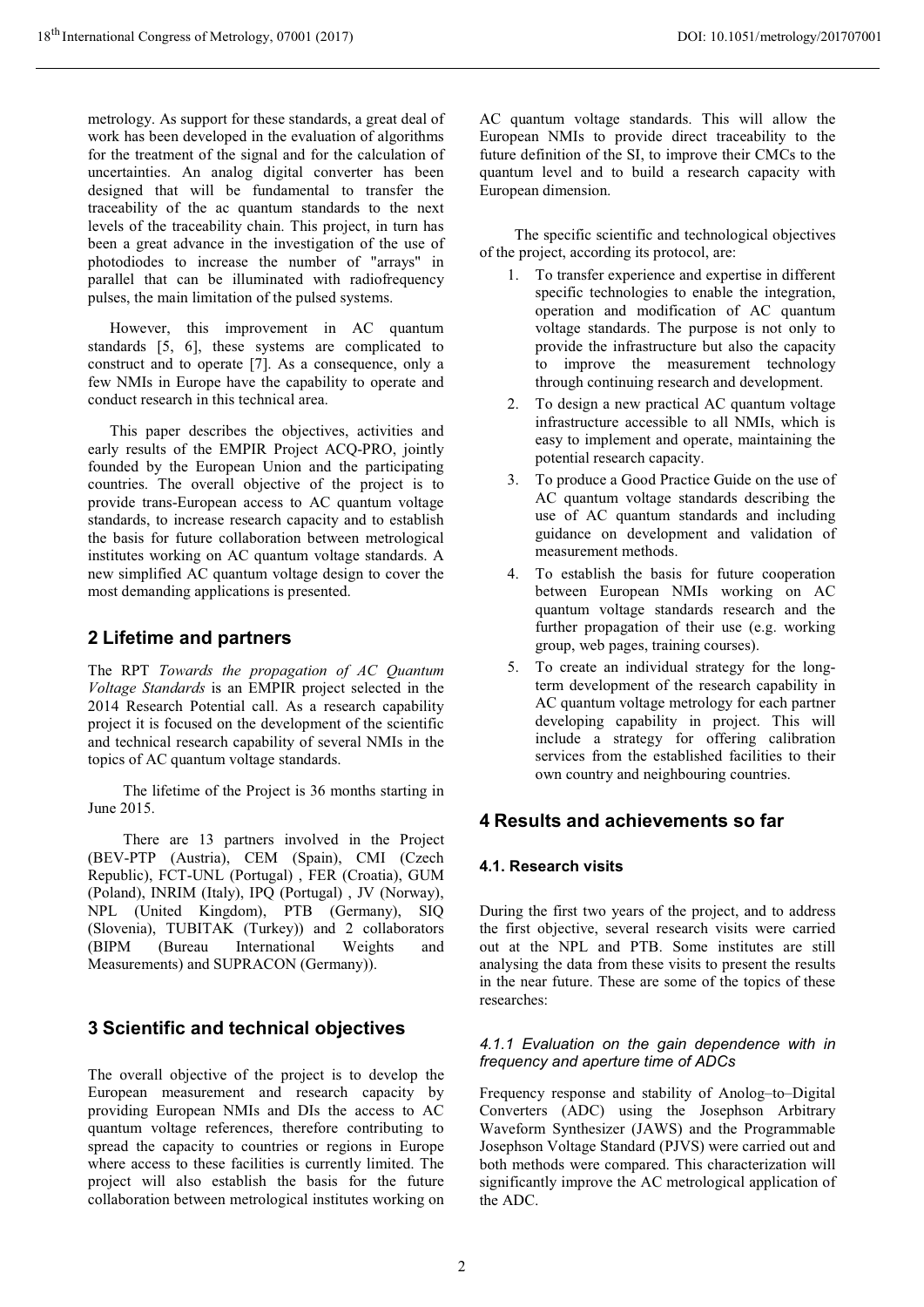#### 4.1.2 Specific waveform to calibrate digitizers

A special waveform has been prepared with the aim of calibrating several digitizer parameters at once. Parameters of the waveform were based on the properties of the JAWS system at PTB. The waveform has been generated by JAWS using three different configurations of chips to get different ranges of waveform amplitudes. JAWS is the only device capable of generating such a waveform with sufficient precision and stability. The waveform was sampled by selected digitizers. After an extensive data processing of sampled data, several digitizer parameters have been obtained and stability and correlations factors of these parameters were estimated.

# 4.1.3 AC Quantum Voltmeter as a standard

An AC Quantum Voltmeter was used as a standard to calibrate directly an AC source [9, 10]. The AC source was compared to the Josephson voltage by a differential sampling process measured by a commercial ADC. The measurements were conducted to explore different parameters configuration of the setup (i.e. the sampling rate) to observe repeatability of the results.

#### 4.1.4 PJVS as a standard

PJVS was used to calibrate directly a voltmeter. As transfer standard, a commercial DAC was used to be compared to the Josephson voltage by sampling the voltage difference. The signal of the referenced DAC was used as standard signal to be applied to the voltmeter.

#### 4.2 New design

The second objective of the project is related with a new design of the AC quantum standards based on the Josephson effect. The objective of the present work is to define a simplified subsystem that could be used for all AC quantum voltage applications (i.e. thermal voltage calibration, digital impedance bridge). The interoperability of this subsystem is a key requisite. In addition, the requirements to use common software for the AC quantum voltage infrastructures will also be defined. The new design is focused on the currently most available systems, the Programmable Josephson Voltage Standard (PJVS) and it is based on an ultra stable Digital–to–Analog Converter (DAC) [8] directly corrected by a PJVS to form a quantum traceable waveform generator. The new design will cover the most demanding applications, calibrating ADCs at μV/V accuracy level, i.e. for power and power quality parameter measurements, digital multimeters, thermal converters, or DACs itself.

 Thanks to the collaboration of BIPM in the project, a pioneering intercomparison of AC quantum voltage standards has been arranged. The comparison, in which participates BIPM, NPL and PTB, will be used to validate the AC quantum voltage standard design. This

will serve as a basis for future worldwide comparison of AC quantum voltage standards.

#### 4.3 Good Practice Guide

The consortium is working to prepare a document on the use of AC quantum voltage standards that will include guidance on the development and validation of measurement methods and the design for a consolidated AC quantum voltage standard for different specialised applications. A complete bibliography on this topic was elaborated and the outline of the document is ready. This document will include details about the instrumentation and configuration (for binary-divided arrays and pulsedriven arrays), software requirements, details about the use of cryocoolers, measurement procedures (calibration of thermal converters, voltmeters and AC sources; characterisation of ADC, impedance ratio, power and power quality).

#### 4.4 Future collaboration

#### 4.4.1 Working group on ACJVS

The aim of this working group is the future cooperation between European NMIs working on AC quantum voltage standards. The members will include the project partners but also potential collaborators and experts in this topic. This working group will work in close collaboration with the relevant existent TC groups (EURAMET TC-EM "DC & Quantum Metrology, "Low Frequency" and "Power and Energy").

#### 4.4.2 Working group on ACJVS Cryogenics

This group is aimed at the development of a European research network on JVS cryogenics and applications of cryocoolers to JVS. This group will be helpful to share experiences, "tricks" and know-how in this topic.

#### 4.5 Individual strategic plans

One of the long-term research objectives defined in the EURAMET "Science and technology Roadmap for Metrology" is to make AC quantum voltage standards the basis for AC metrology. The necessary research to achieve this started 20 years ago, and the work will continue for several years. The project will contribute to this overall objective by making cutting–edge knowledge accessible to all the European NMIs working on AC quantum voltage standards and by establishing a basis for future cooperation.

 With the knowledge acquired in the research visits, in the elaboration of the Good Practice Guide and in the design of a new practical AC quantum voltage standard, some NMIs will develop their individual strategic plans for the development of AC quantum voltage standards in the next five years. These strategies will consider the development of either individual or collaborative quantum standards, or an agreement to the future use of